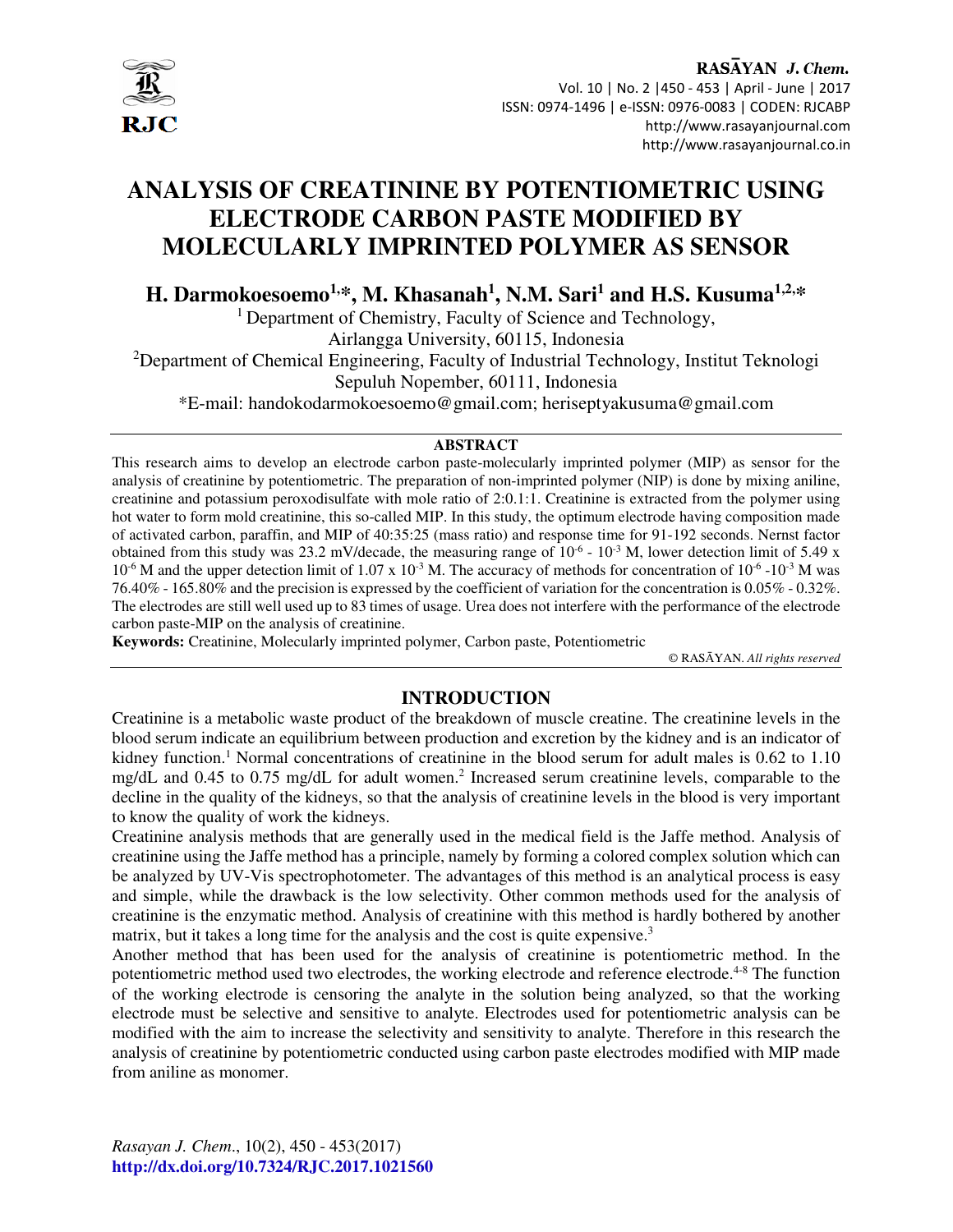## **EXPERIMENTAL**

#### **Materials and Chemicals**

The chemicals used in this study were creatinine  $(C_4H_7N_3O)$ , aniline  $(C_6H_5NH_2)$ , potassium peroxodisulfate  $(K_2S_2O_8)$ , hydrochloric acid (HCl), acetic acid (CH<sub>3</sub>COOH), sodium acetate (CH<sub>3</sub>COONa), urea  $(CO(NH<sub>2</sub>)<sub>2</sub>)$ , activated carbon, solid paraffin, and Ag wire. Chemicals used have degree of purity of pro analysis. The water used is distilled water.

#### **Preparation of Polyaniline**

Polyaniline made with pipette 0.3 mL of aniline, mixed with 7.5 mL of HCl 1 M. Then the solution was stirred with magnetic stirrer and heated for 30 minutes at 50°C. After 30 minutes was added potassium peroxodisulfate solution are made 0.5000 g of potassium peroxodisulfate and dissolved in 2.5 mL of distilled water. The addition of potassium peroxodisulfate done slowly and stirring is slowed. Then the solution is allowed to stand at room temperature for 12 hours. The solids that formed were washed using HCl 1 M and dried in oven.

## **Preparation of Non-molecularly Imprinted Polymer (NIP)**

The preparation of non-molecularly imprinted polymer (NIP) done by mixing the monomer, initiator, and templates (analyte) with mole ratio of 2:1:0.1. Monomers used in this study is aniline, initiator is potassium peroxodisulfate, and as template is creatinine. Aniline pipette 0.3 mL, mixed with 7.5 mL of HCl 1 M and added as much as 0.0183 g of creatinine. The mixture is stirred with magnetic stirrer and heated at 50°C for 30 minutes. Then added potassium peroxodisulfate solution (made of 0.5000 g of potassium peroxodisulfate in 2.5 mL of distilled water) done dropwise with stirring slowed. The solution was allowed to stand at room temperature for 12 hours and washed using HCl 1 M. Then the solid was heated in oven to obtain dry powder.

## **Preparation of Molecularly Imprinted Polymer (MIP)**

Half of the NIP is used to make molecularly imprinted polymer (MIP). MIP is made by extracting creatinine from synthesis result of NIP using hot water (50°C) through the centrifugation technique for 20 min. Extraction performed 10 times. The solid was subsequently dried in oven.

## **Preparation of Carbon**

Preparation of carbon is done by chemical and physical activation. The chemical activation is done by soaking carbon in solution of HCl 4 N for 24 hours and then soaked in n-hexane. Physical activation is done by heating the carbon at temperature of 500°C in furnace.



Fig.-1: The construction of electrode carbon paste-polymer (polyaniline or NIP or MIP)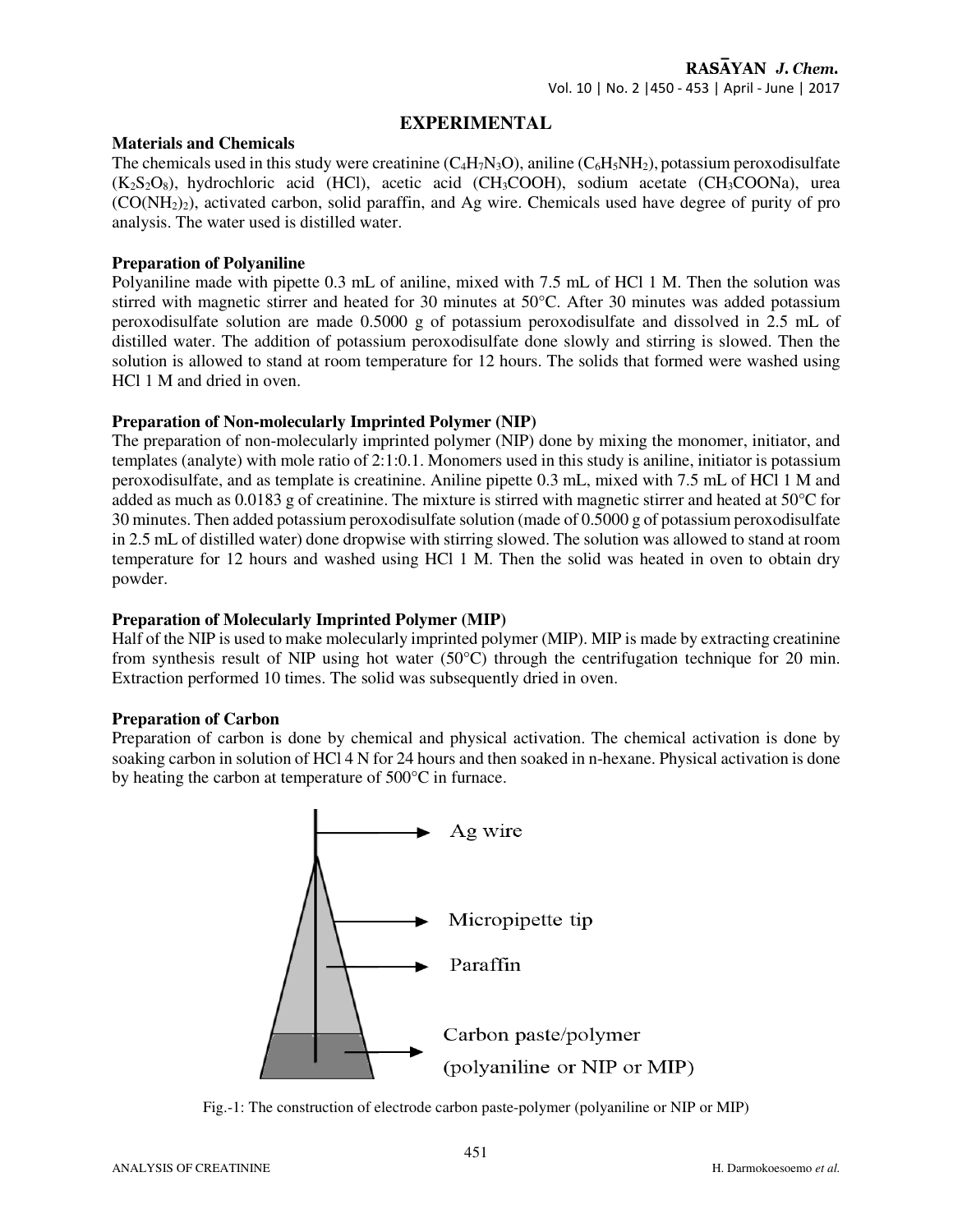#### RASAYAN J. Chem.

Vol. 10 | No. 2 |450 - 453 | April - June | 2017

#### **Preparation of Electrode Carbon Paste-Polymer (Polyaniline or NIP or MIP)**

The electrode carbon paste-polymer (polyaniline or NIP or MIP) made with set Ag wire in 1 ml micropipette tip. The function of Ag wire is as liaison between the electrodes with potentiometer. Then micropipette tip filled with solid paraffin up to three-quarters. The remaining parts are still empty micropipette tip is filled with mixture of activated carbon, paraffin, and polymer (polyaniline or NIP or MIP). The mixture of activated carbon, paraffin, and polymer (polyaniline or NIP or MIP) added with certain ratio (40 : 35 : 25  $(\%, w/w)$ ). Before placing the micropipette tip, solid paraffin is heated in watch glass at 60 $^{\circ}$ C using hotplate. Filling the mixture into micropipette tip is done by way of emphasis. The surface of electrode carbon pastepolymer (polyaniline or NIP or MIP) scrubbed using the HVS to be smooth. The construction of electrode carbon paste-polymer (polyaniline or NIP or MIP) shown in Figure-1.

#### **RESULTS AND DISCUSSION**

#### **Comparison of the performance electrode carbon paste-polyaniline, electrode carbon paste-NIP, and electrode carbon paste-MIP**

This study compared the performance electrode carbon paste-polyaniline, electrode carbon paste-NIP, and electrode carbon paste-MIP. These electrodes are made with the same composition and are used to measure the potential of the creatinine solution with concentrations of  $10^{-6}$  -  $10^{-3}$  M at pH 6. From the measurements results can be made the curve with relationship between potential against log concentration. The curve with relationship between log concentration against potential of electrode carbon paste-polyaniline, electrode carbon paste-NIP, and electrode carbon paste-MIP can be seen in Figure-2.



Fig.-2: The curve with relationship between log concentration against potential of electrode carbon pastepolyaniline, electrode carbon paste-NIP, and electrode carbon paste-MIP

Figure-2 shows that the measurement result using electrode carbon paste-MIP has better Nernst factors and linearity compared to the others. That is because the MIP has active specific site to the analyte, so that performance is more optimal than the electrode carbon paste-polyaniline and electrode carbon paste-NIP.

## **Comparison of potentiometric methods using electrode carbon paste-MIP with previous method for analysis of creatinine**

In this study conducted comparison analysis of creatinine using the potentiometric method with previous methods, such as HPLC<sup>9</sup> and stripping voltammetry<sup>10</sup>. The comparison results of these methods showed that each method has advantages and disadvantages. Potentiometric method has wider measuring range and